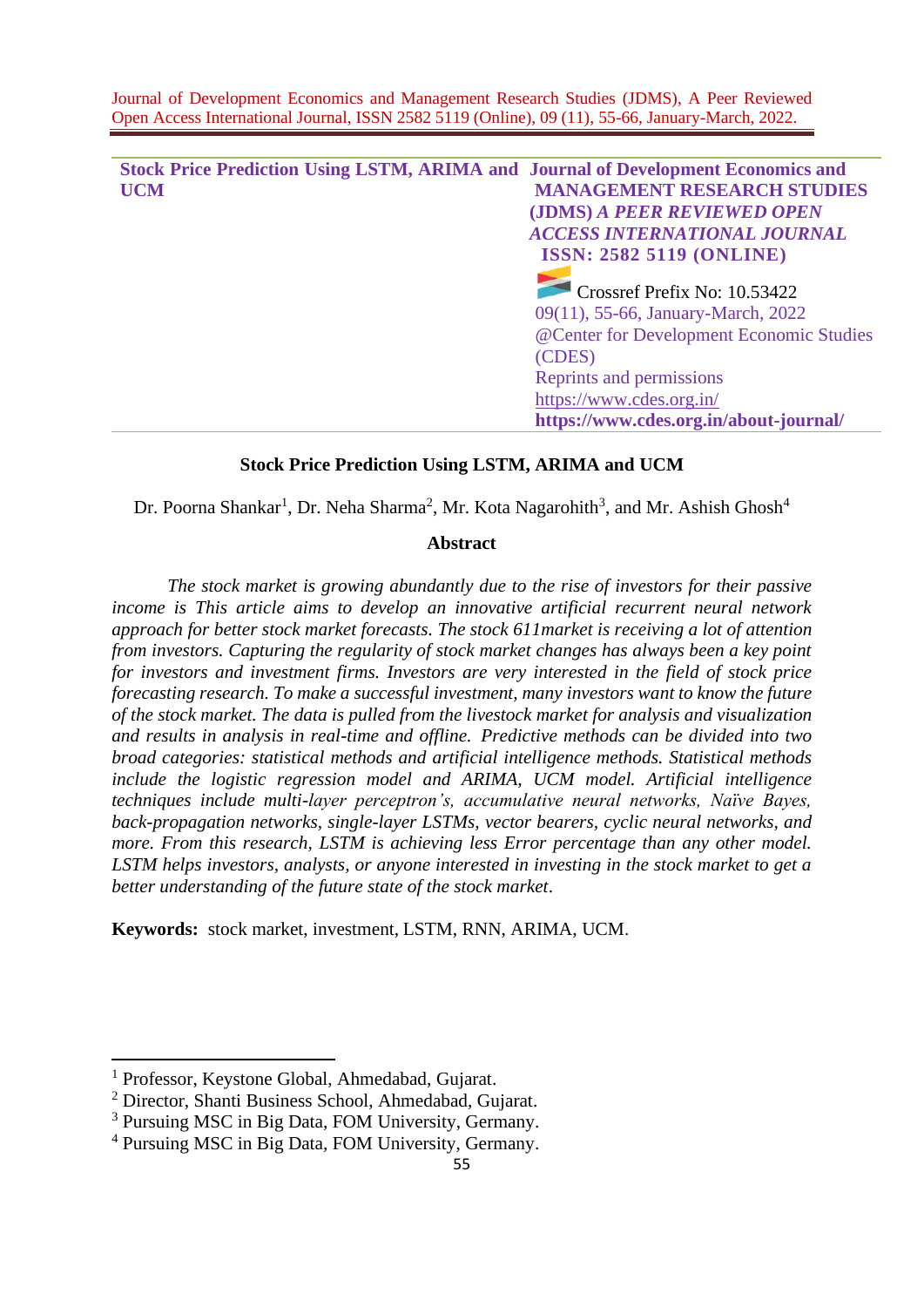# **1. Introduction**

The stock market will always be a popular investment for investors due to the high profit and returns it generate [4]. As the level of investing and trading grew, people searched for tools and methods that would increase their gains while minimizing the risk [14]. Predicting the stock market will be complicated and difficult for investors [2]. A lot of research is going on to predict the future stock market movement. To determine the set of relevant factors for making accurate predictions is a complicated task and so regular stock market analysis is very essential [1]. Trading in the stock market has gained huge popularity and it has become a part of the daily routine for many people to reap handsome profits. The prediction of the stock price is becoming difficult due to the complexity of the stock data, and the analysis of stock movement will be on the analysis of previous stock prices [3]. Before the use of computers, people used to do trading based on their gut feelings [12]. As investment increases and the stock market grew, people are searching for tools and methods that would increase their profits while minimizing the risk [7]. A successful stock price prediction will achieve with minimum data and the least complex stock market model [14]. To predict stock prices accurately, we must consider various factors which can affect the stock price. Only by fully understanding these factors' change trend and effect, can a reasonable and effective judgment be made. Despite having different time series models, the effectiveness for improving the predictions was never stopped [1].

In this paper, we use LSTM (Long Short-Term Memory) and ARIMA (Autoregressive Integrated Moving Average) and UCM (Unobserved Component Model). LSTM is an artificial recurrent neural network architecture used in the field of deep learning, which has feedback connections. It can process not only single data points but also entire sequences of data [14]. ARIMA is mainly used in statistics, and particularly in time series analysis, it is a generalization of an integrated autoregressive moving average model [13]. The UCM procedure analyses and predicts similarly spaced univariate time series data by using an unobserved components model (UCM) [11,15]. The UCMs procedure are also known as structural models in the time series literature [11]. A UCM decomposes the response series into components such as trend, seasonal, cycles, and the regression effects due to predictor series [15]. The components in the model are supposed to capture the salient features of the series that are useful in explaining and predicting its behaviour [11]. Harvey (1989) is a good reference for time series modelling that uses the UCMs. In recent years, some researchers have proposed that long short-term memory (LSTM) networks have higher prediction accuracy [7]. These models are applied with timeseries data to predict future points in the series. A considerable number of researchers claim that some models are acceptable as long as they can produce predictions with significant accuracy. In the following sections, the differences in the process and results of various models will be further discussed.

### **2. Methodology**

### 2**.**1 Description of Data

The historical data for the two companies has been extracted from NSE India. The data set includes 5 years of data from Tata Motors India Ltd. The data contains information about stocks such as High, Low, Open, Close, Adj. Close and Volume.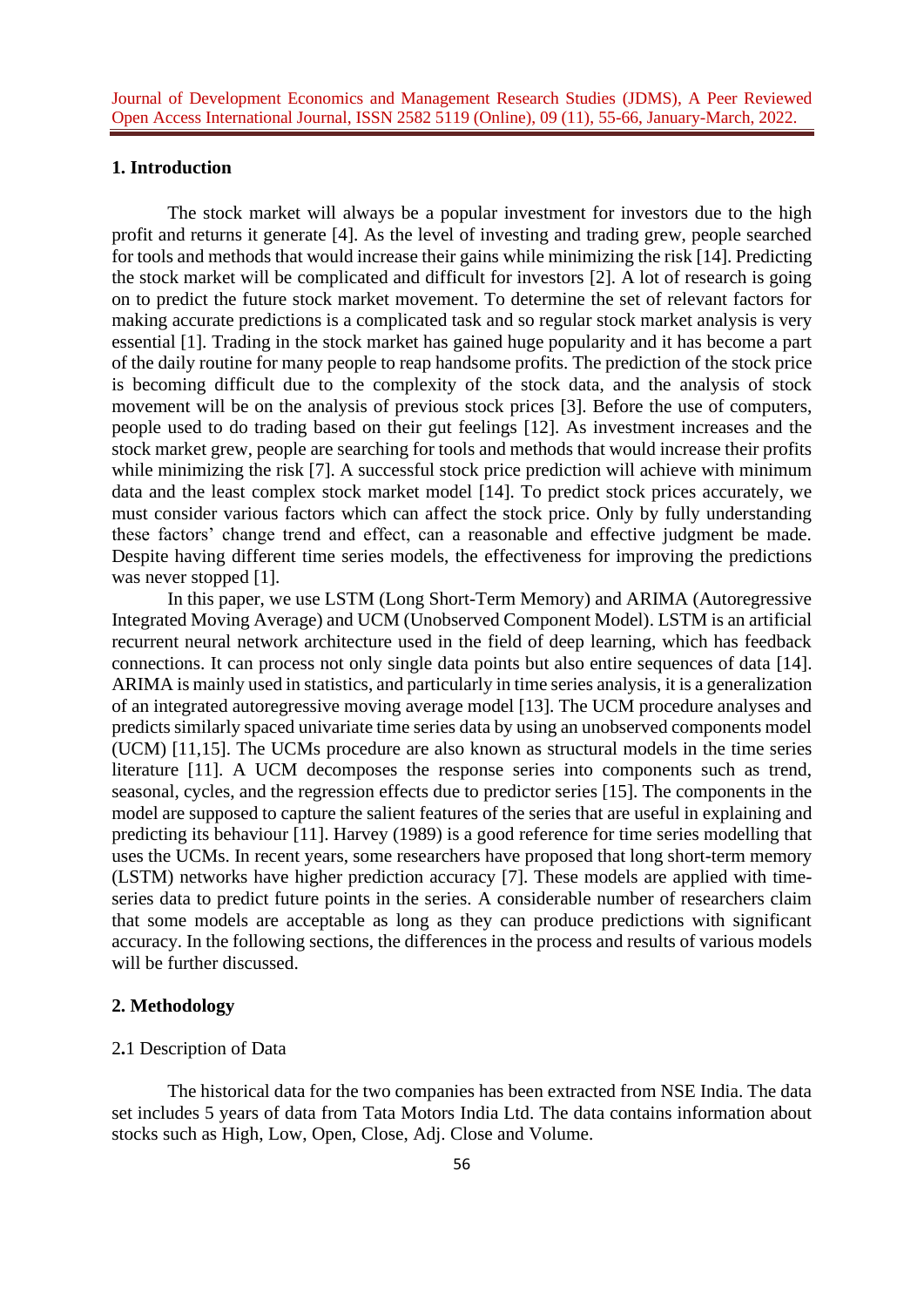### 2**.**2 ARIMA

The ARIMA method was first promoted by Box and Jenkins, and it is often referred to as the Box Jenkins model [13]. Box and Tiao (1975) analyse the general transfer function model used in the ARIMA process. This model is sometimes called an ARIMAX model if it contains other time series as input variables. The ARIMA process uses an integrated auto-regressive moving average (ARIMA) or an auto-regressive integrated moving average (ARMA) to analyse and predict evenly spaced univariate time series [4]. As the transfer function affects the data, the ARIMA model combines the values of the response time series with its past values, past errors, the linear combination of the present and the past. The ARIMA process provides a comprehensive set of tools for univariate time series modelling, parametric estimation, and prediction, providing great flexibility for the types of ARIMA or ARIMAX models that can be analyzed [10]. The time series model is confusing or failing. The ARIMA procedure supports seasonal, subset, and factored ARIMA models; intervention or interrupted time series models; multiple regression analysis with ARMA errors; and rational transfer function models of any complexity [10]. In this model, the future value of a variable is a linear combination of past values and past errors, expressed as follows:

#### $W_t = \mu +$  $\theta$ (B)  $\frac{\overline{A}}{\Phi(B)}a_t$ **Equation (1).** ARIMA Equation

Where

t index times

- $W_t$  is the response series  $Y_t$  or a difference of the response series
- µ is the mean term
- B is the backshift operator; that is  $BX_t = X_{t-1}$
- $\phi(B)$  is the autoregressive operator, represented as a polynomial in the backshift operator:  $\oint(B) = 1 - \oint_1 B - \dots - \oint_P B^P$
- ɵ(B) is the autoregressive operator, represented as a polynomial in the backshift operator:  $\Theta(B) = 1 - \Theta_1 B - \dots - \Theta_P B^P$
- $a_t$  is the independent disturbance, also called the random error

The analysis performed by the ARIMA model is divided into three stages, corresponding to the stages described by Box and Jenkins (1976) [10].

1. In the identification stage, it specifies the response series and identifies candidate ARIMA models for it. And it reads time-series data that are to be used in later statements, possibly differencing them, and computes autocorrelations, inverse autocorrelations, partial autocorrelations, and cross-correlations. Stationarity tests can be performed to determine if differencing is necessary [10].

2. In the estimation and diagnostic checking stage, it specifies the ARIMA model to fit the variable specified in the identification stage and also estimates the parameters of the model. It also produces diagnostic statistics to help you judge the adequacy of the model. Significance tests for parameter estimates indicate whether some terms in the model might be unnecessary.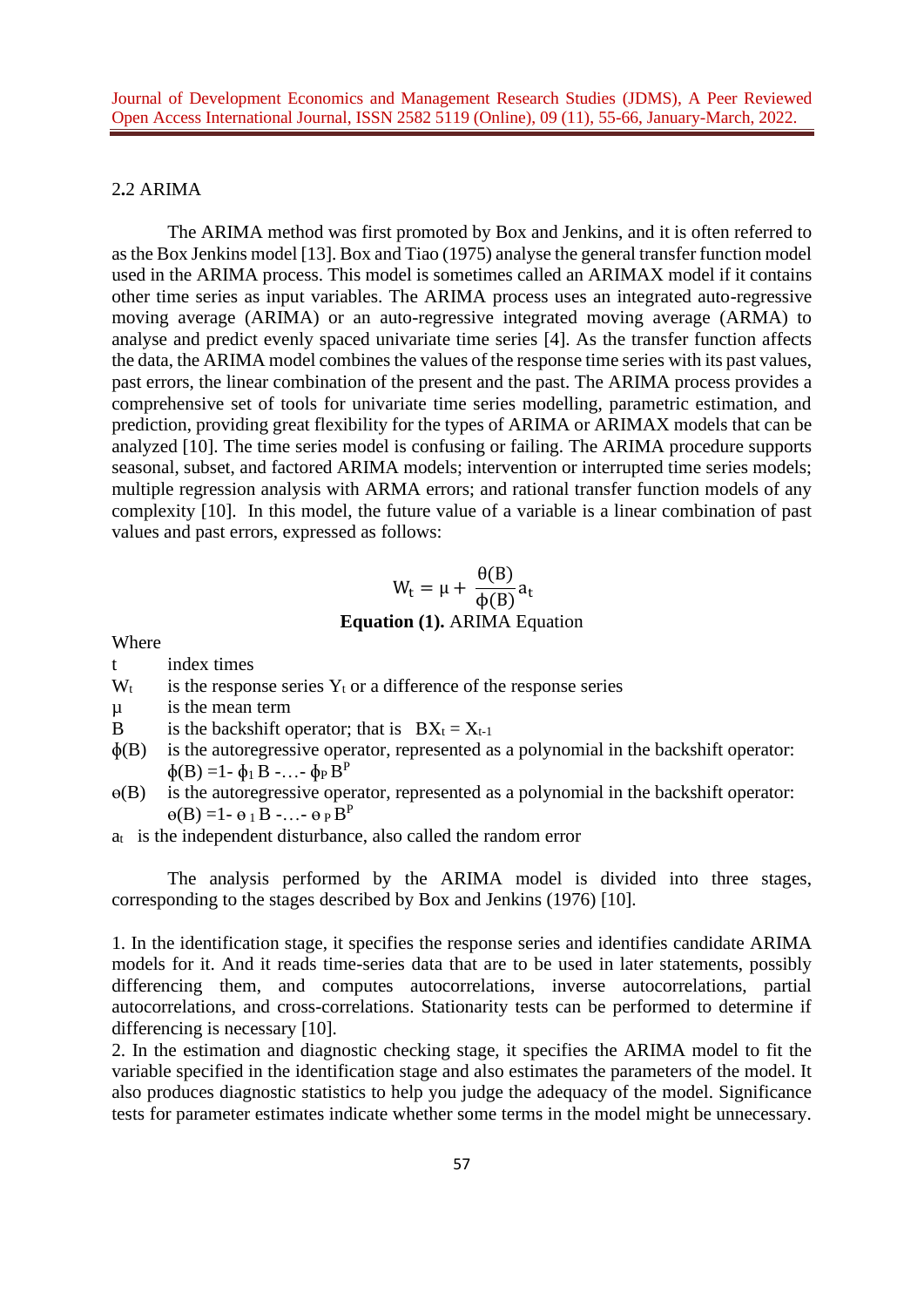If the diagnostic tests indicate problems with the model, you try another model and then repeat the estimation and diagnostic checking stage [10].

3. In the forecasting stage, future values of time series are forecasted and to generate confidence intervals for these forecasts from the ARIMA model produced by the preceding estimating stage [10].

### 2.3 UCM:

The UCM procedure analyses and forecasts equally spaced univariate time series data by using an unobserved components model (UCM) [11]. The UCMs are also known as structural models in the time series literature. A UCM decomposes the response series into components such as trend, seasonal, cycles, and the regression effects due to predictor series [15]. The components in the model are supposed to capture the salient features of the series that are useful in explaining and predicting its behaviour. The UCMs capture the versatility of the ARIMA models while possessing the interpretability of the smoothing models [15]. The fully specified UCM is represented as:

> $y_t = T_t + S_t + C_t + I_t$ **Equation (2).** UCM

Where

 $T_t$  trend in  $y_t$ 

 $S_t$  seasonal effect at time t

 $C_t$  cyclic effect at time t

I<sup>t</sup> Irregular effect at time t

All these components are assumed to be unobserved so that's why the model is Unobserved Component Model.

If a suitable UCM is found, it can be used for various purposes. It used for the following:

• forecasting the values of the response series and the component series in the model

• obtaining a model-based seasonal decomposition of the series

• obtaining a "denoised" version and interpolating the missing values of the response series in the historical period

• obtaining the full sample or "smoothed" estimates of the component series in the model

2.4 LSTM:

 Artificial Neural Networks are good at recognizing hidden patterns in time series data [8]. Artificial Neural Network will undergo a process of training in which it records previous timeseries data points and tune them using the hidden layer and produce the output [9]. LSTM is a subset of Recurrent Neural Network (RNN), in which it is a subset of ANN. Long Short-Term Memory (LSTM) is an advanced Recurrent Neural Network (RNN). It mainly solves the problem of gradient disappearance that frequently occurs in conventional RNNs and enables data analysis from a longer time series [2]. Compared with RNN, the LSTM model adds three memory modules, the input information at time t, select useful information with a certain probability, and finally extract useful information through the output gate as the state of the final retention layer, and then participate in the calculation of the next time.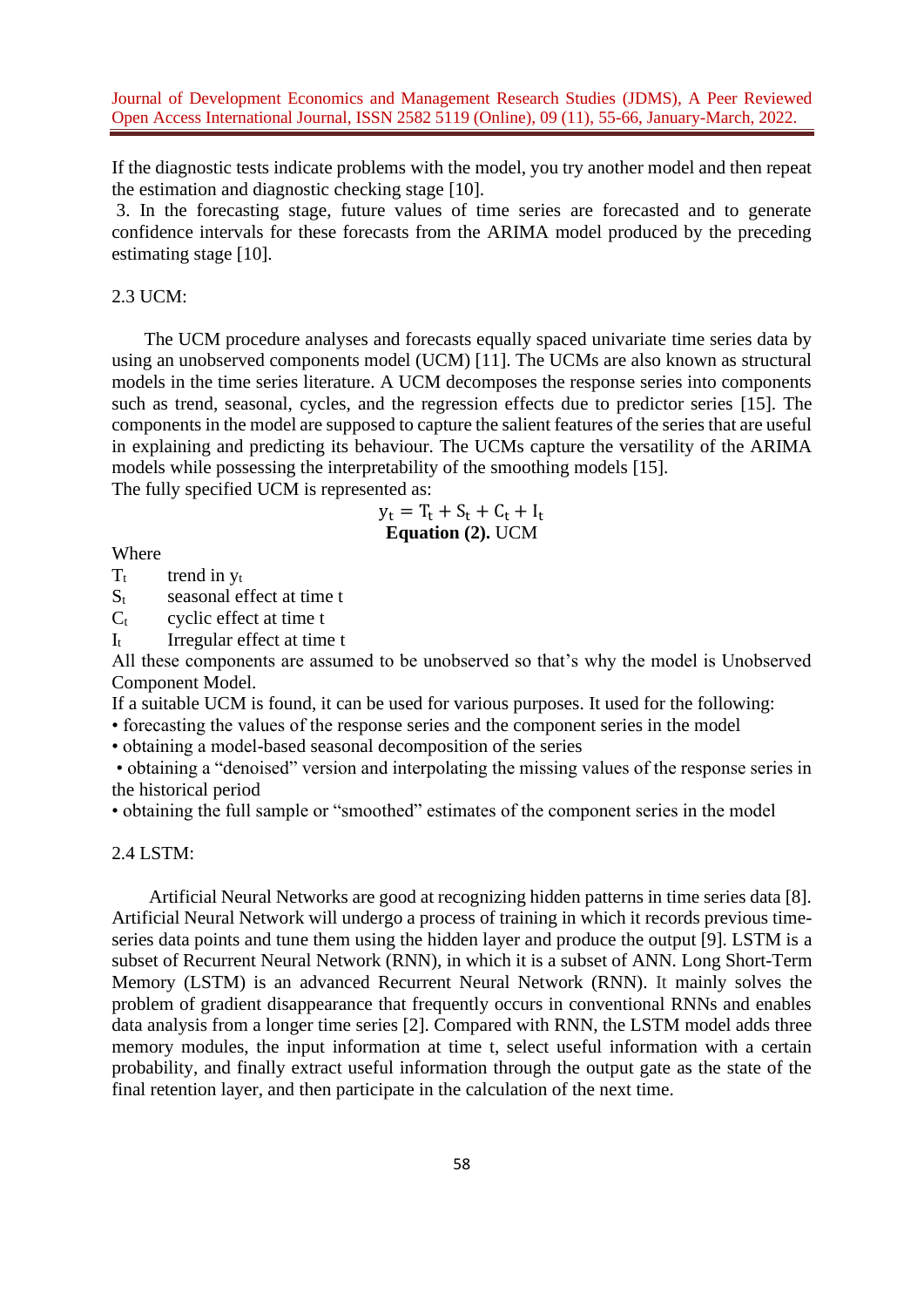

**Figure 1** Long Short Memory Network Cell State

The first step involved in LSTM is to decide which information will go through from the cell state. It will be made by a sigmoidal layer called "Forget gate Layer". It looks at  $h_{t-1}$ and  $x_t$  and outputs are between o and 1 for each number in cell state.

> $f_t = \sigma(W_f \cdot [h_{t-1}, x_t] + b_f)$ **Equation (3)** Forgot Layer

 The next step is to decide, the new information will be stored in the cell state. It has two steps. First, the sigmoid layer called the "input gate layer" will decide the value which was updated. Next, a tan layer creates a new layer which creates a new candidate value. After this, these two values will be updated to the state.

$$
i_t = \sigma(W_i \cdot [h_{t-1}, x_t] + b_i
$$
  
\n
$$
\tilde{c}_t = \tanh(W_C \cdot [h_{t-1}, x_t] + b_C
$$
  
\nEquation (4) Input layer Gate

After this  $C_{t-1}$  old cell state will be updated into the new cell state  $C_t$ , by multiplying with the Forget state value and then adding it to it $*\tilde{c}_t$ . This will be the new candidate value.

 $C_t = f_t * C_{t-1} + i_t * \tilde{c}_t$ **Equation (5)** New Candidate Equation

 The final output will be the filtered version of the cell state. First, we run with the sigmoid layer which decides the output we need based on the cell state, then we put the cell state through tan and multiply with the output of the sigmoid gate, to decide the output.

$$
o_t = \sigma(W_0 \cdot [h_{t-1}, x_t] + b_0)
$$
  
 
$$
h_t = o_t * \tanh(C_t)
$$
  
Equation (6) Output of sigmoid gate

2.5. Data Pre-processing:

 Real-Time stock data will be collected from NSE India. Variables will be removed which are irrelevant for the model. Data cleaning should have happened and if data is missing then imputation methods will be used to get those data. The model will be built using Python and SAS tools i.e., ARIMA, UCM in SAS and LSTM in python.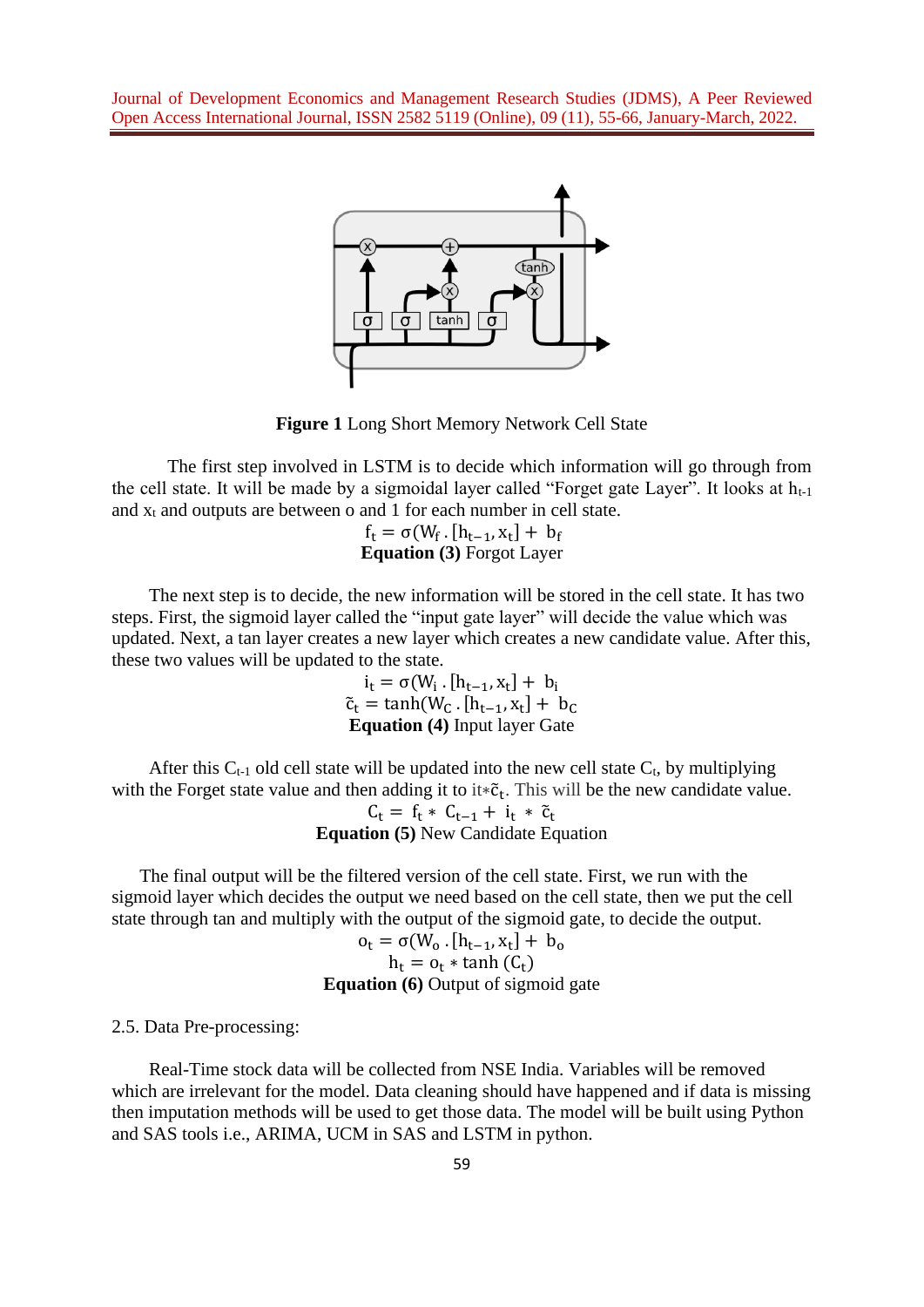# **3. Results**

# 3.1. LSTM

There are relatively few studies on stock price prediction using LSTM models. In this paper, we will discuss a comparison of LSTM with UCM and ARIMA. In LSTM we will check the accuracy of prediction and epoch loss. In both LSTM with ANN and LSTM with regression, the models are a good fit, the figures are given below.



**Figure 3**. Loss vs Epoch in LSTM

Both the models are good fit, if we see the above diagram as the epoch are increasing the losses are decreasing and the loss value is becoming stable.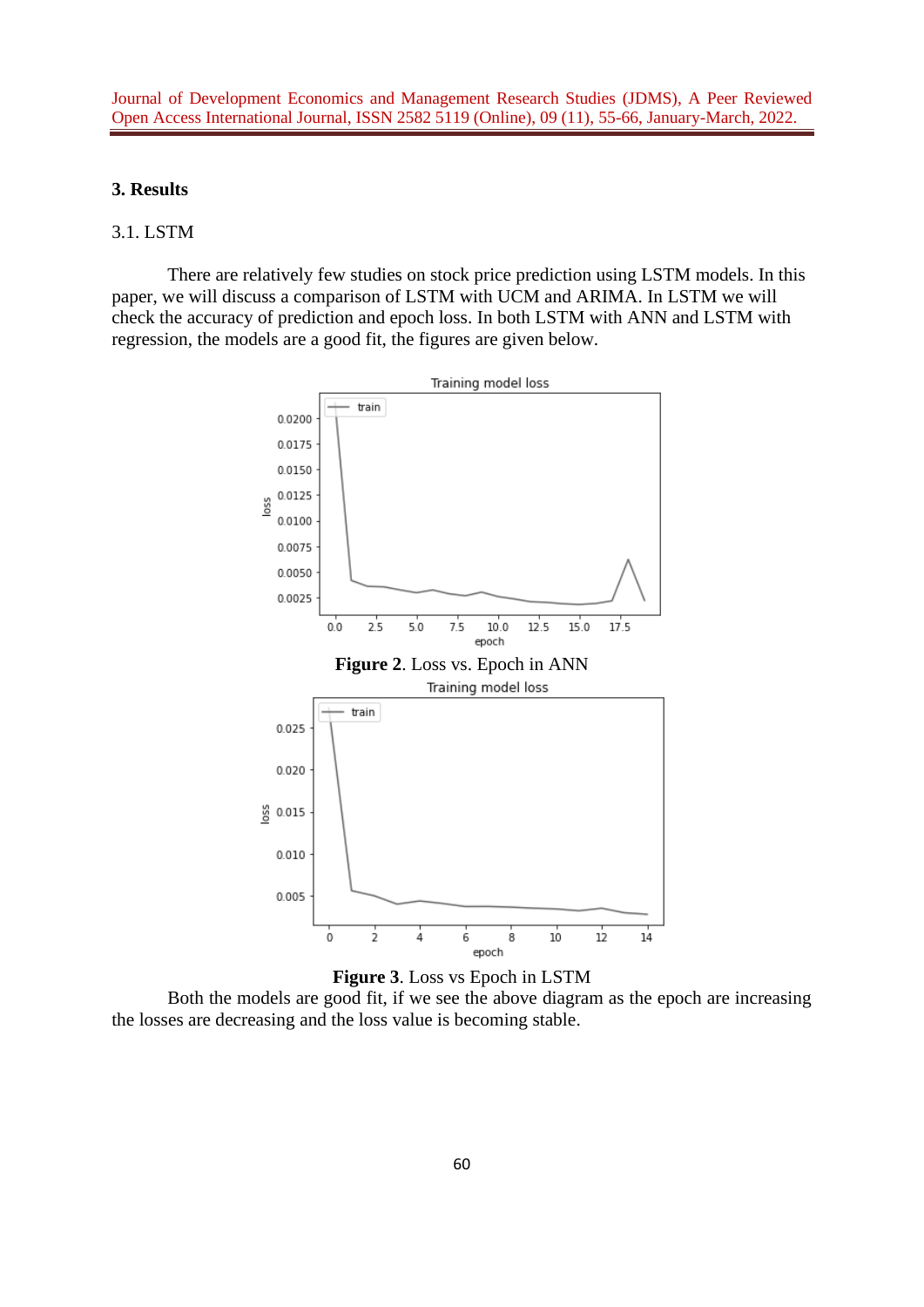

**Figure 4**. ANN model Tata Motors Stock Price vs Time

From the above graph, we can check that the values predicted by the model closely resemble the actual value and this also shows that the model is a good fit. It is an LSTM ANN model.



**Figure 5**. LSTM Regression Stock Price Prediction graph

From the above graph, in the first, the loss of the model is so much that the prediction error is more, but after some epoch, the predicted values is similar to the actual stock values. For this model, Adam optimization is used. Adam optimization is a stochastic gradient descent method that is based on the adaptive estimation of first-order and second-order moments [4]. The sparse implementation of this algorithm does apply momentum to variable slices even if they were not used in the forward pass. Momentum decay is also applied to the entire momentum accumulator. This means that the sparse behaviour is equivalent to the dense behaviour. 3.2. UCM:

 In UCM, the model was specified and the season variables and slope variables are mentioned as a dummy to calculate. The model was estimated for the past 365 days to predict the future and the forecast was done for the past 30 days and the future 30 days. In the estimation phase, many useful parameters are estimated and a variety of goodness of fit statistics are displayed. This paper contains statistics, prediction error for the model, residual vs percentage graph and the forecasting graph.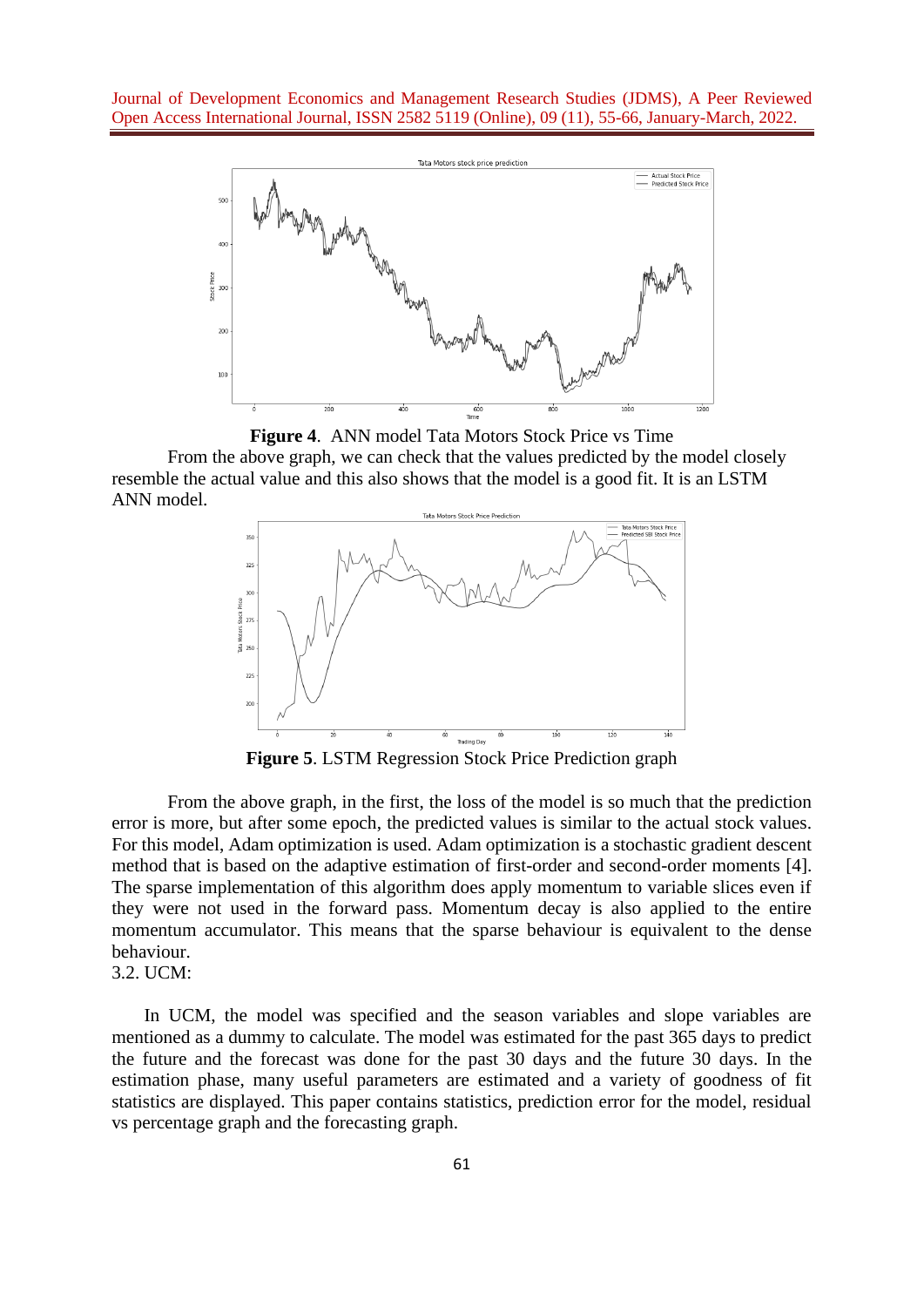



| <b>Fit Statistics Based on Residuals</b>                                     |            |  |  |  |
|------------------------------------------------------------------------------|------------|--|--|--|
| <b>Mean Squared Error</b>                                                    | 85.76165   |  |  |  |
| <b>Root Mean Squared Error</b>                                               | 9.26076    |  |  |  |
| <b>Mean Absolute Percentage Error</b>                                        | 2.69430    |  |  |  |
| <b>Maximum Percent Error</b>                                                 | 21.60754   |  |  |  |
| R-Square                                                                     | 0.99593    |  |  |  |
| <b>Adjusted R-Square</b>                                                     | 0.99591    |  |  |  |
| <b>Random Walk R-Square</b>                                                  | $-1.55174$ |  |  |  |
| Amemiya's Adjusted R-Square                                                  | 0.99588    |  |  |  |
| Number of non-missing residuals used for computing the fit statistics = 1428 |            |  |  |  |

**Figure 7**. Statistics of UCM



**Figure 8**. Forecasting of Close vs Date

#### 3.3. ARIMA:

ARIMA models are denoted with the notation ARIMA (p, d, q). These three parameters account for seasonality, trend, and noise in data: `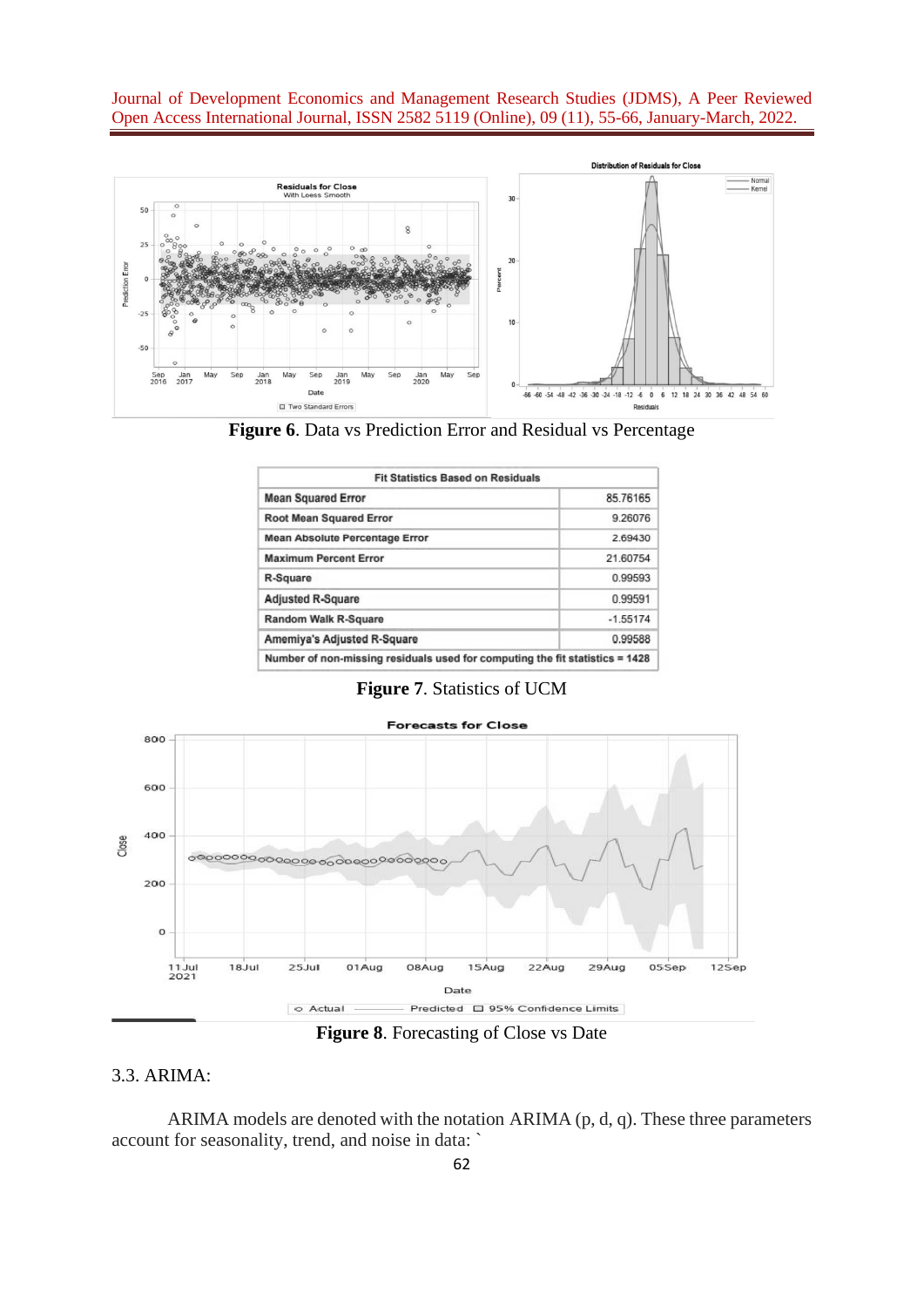

**Figure 9**. Residual and Correlation

Validating forecasts

To help us understand the accuracy of forecasts, the model was compared to the predicted close price to the real close price in time-series, and the forecast was started at 31- 12-2017 to the end of the data.



**Figure 10.** Prediction of close Price

The line plot shows the observed values compared to the rolling forecast predictions. Overall, forecasts align with the true values very well, showing an upward trend that starts from the beginning of the year.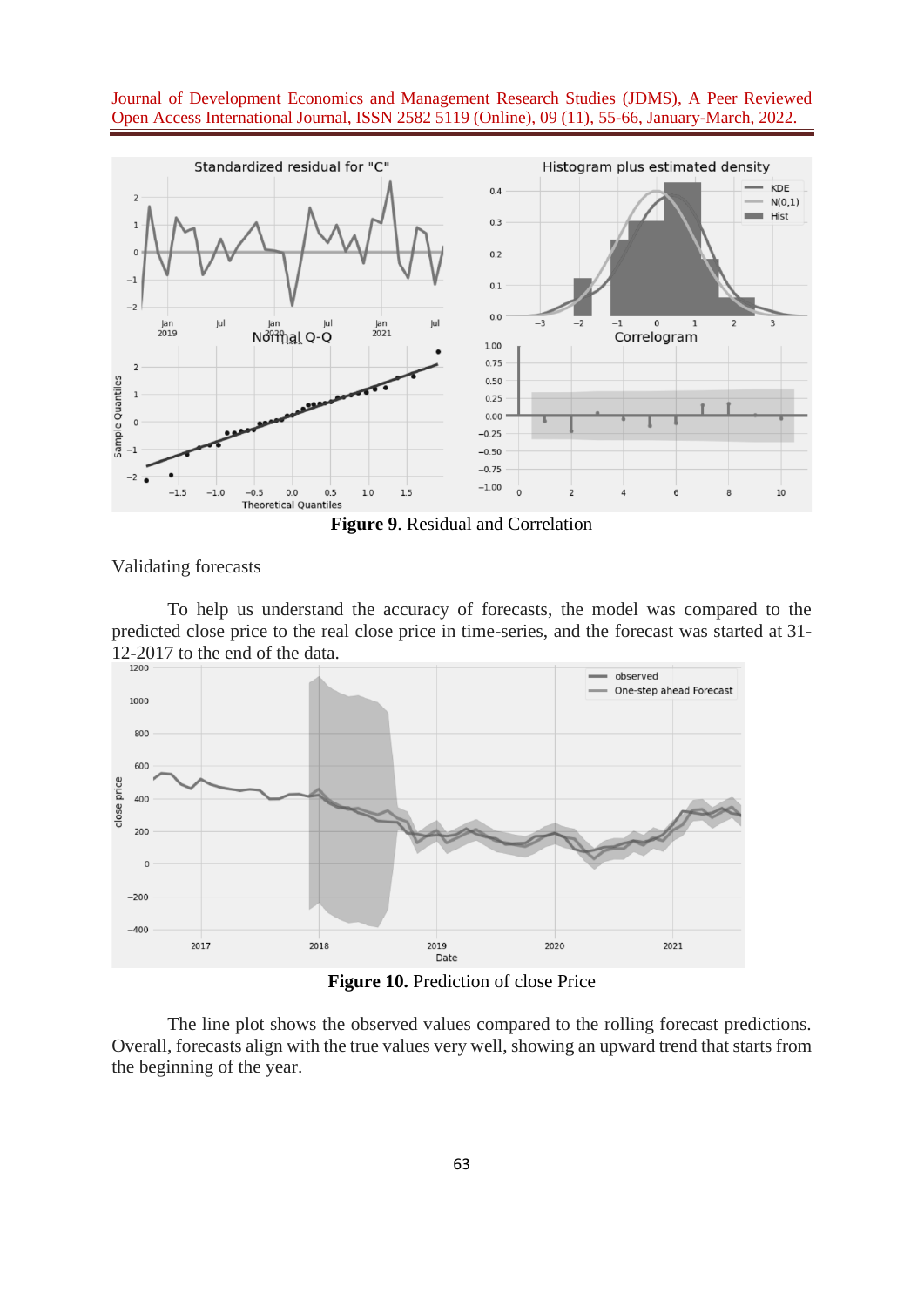



**Figure 11**. Prediction of Future Stock Close Price

the model captured close price seasonality. As we forecast further out into the future, it is natural for us to become less confident in values. This is reflected by the confidence intervals generated by our model, which grow larger as we move further out into the future.

The standard metrics that are used to compare the time series data will be Mean Squared Error, Root Mean Squared Error and Mean Absolute Percentage Error. The lower the value of MSE and RMSE the better the fit of the model.

**Mean Squared Error**: it measures the average of squares of errors i.e., the average squared difference between the actual values and the predicted values.

> $MSE = ($ 1 n  $\int \times \Sigma$ (actual – predicted)<sup>2</sup> **Equation (7)** Mean Squared Error Equation

Where,

| n         | $=$     | number of total items                     |
|-----------|---------|-------------------------------------------|
| actual    | $=$     | actual or original value                  |
| predicted | $=$ $-$ | forecasted value or value from regression |

**Root Mean Squared Error**: it measures the difference between values predicted by a model and the values measured.it represents the square root of the difference between predicted values and the observed values of these differences. These deviations are called Residuals.

RMSE = 
$$
(\sqrt{\frac{\Sigma \text{ (predicted - actual})^2}{\text{total predictions}}})
$$
  
Equation (8) Root Mean Squared Error Equation

**Equation (8)** Root Mean Squared Error Equation

**Mean Absolute Percentage Error**: it is a measure of prediction accuracy of a forecasting method in statistics.it is commonly used as a loss function for regression problems and in model evaluation.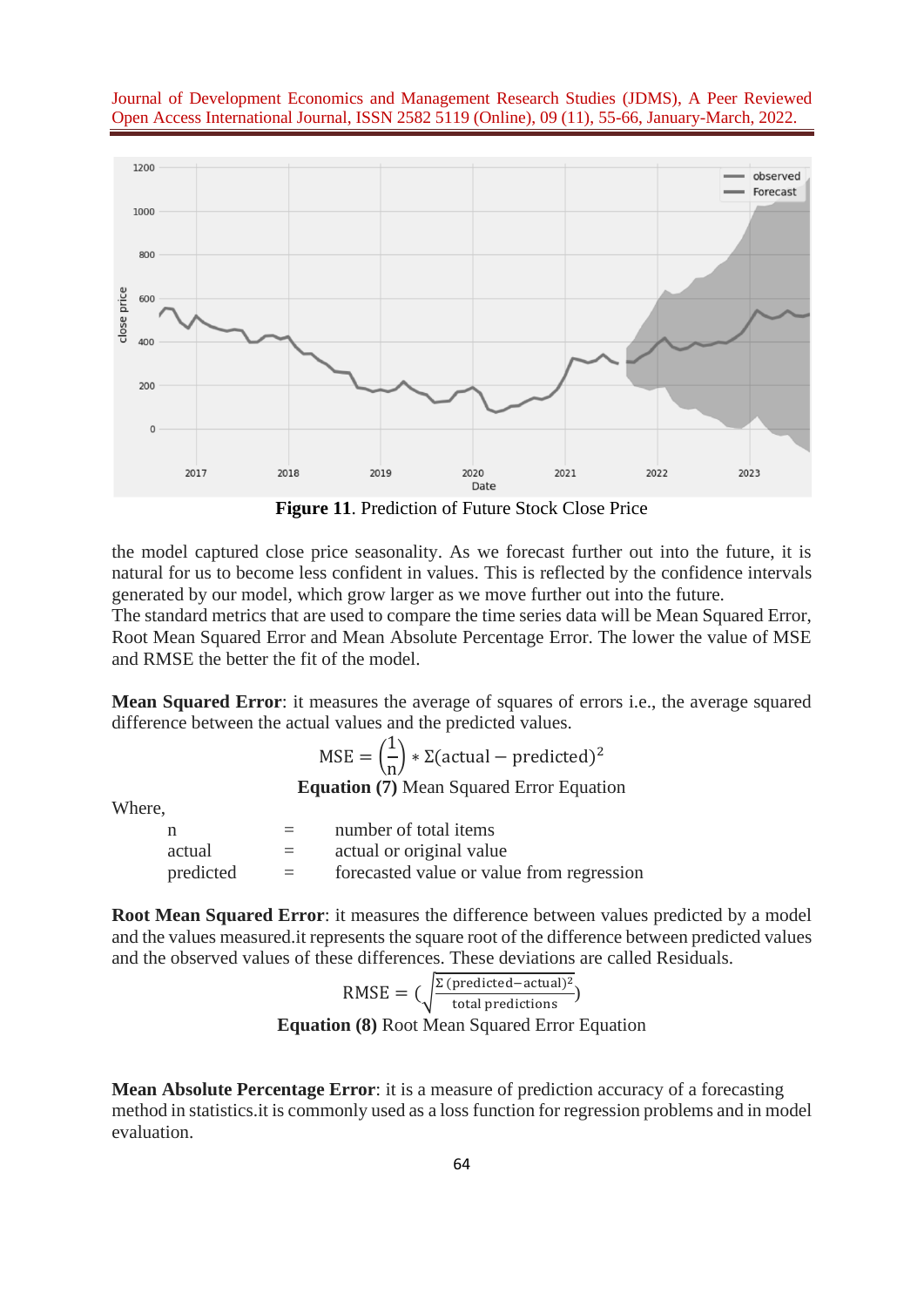$$
MAPE = sum \left(\frac{abs(predicted - actual)}{total predictions}\right) * 100
$$
  
Equation (9) Mean Absolute Percentage Error Equation

**Table1** Comparison of Techniques with Statistics

| Model                  | MSE     | <b>RMSE</b> | <b>MAPE</b> |
|------------------------|---------|-------------|-------------|
| <b>ARIMA</b>           | 1032.73 | 32.14       | 25.69       |
| <b>ANN</b>             | 249.53  | 15.79       | 12.35       |
| <b>LSTM Regression</b> | 993.72  | 31.523      | 22.65       |
| UCM                    | 86.7    | 9.31        | 26.65       |

From the above table, we can clearly see that MSE and RMSE values are lower to UCM than any other model.

### **4. Conclusion**

As researchers and investors strive to outperform the stock market for investing, the need for the prediction of stock price will be a progressing area in research [5,6]. The main motive of the investors is to increase their growth and investment in the stock market. Through this research work, the process and the results of ARIMA, ANN and UCM one can conclude that in MSE UCM is performing well due to the seasonality check. After UCM, LSTM is performing well due to ANN. The accuracy of ARIMA needs to be improved by improving the white noise test. While the percentage error of LSTM is very low when compared to ARIMA and UCM.

 The main disadvantage in stock price prediction is that it will not change with time, but the stock price will also be affected by economic factors, socio-political factors, investments in companies, current events and the listings of rival companies. The above three mentioned models are not considering these events while predicting the stock price. To predict the stock price more accurately we need to involve these events and also adding the annual budget of the company while forecasting using the sentimental analysis. Like a new model can be made by training the model with ANN and predicting the stock price with ARIMA while using the sentiments, this can be a future research work for Stock price prediction.

# **References**

- 1. Kumar, D. and Murugan, S., (2013). Performance analysis of Indian stock market index using neural network time series model. 2013 International Conference on Pattern Recognition, Informatics and Mobile Engineering.
- 2. Ma, Q., (2020). Comparison of ARIMA, ANN and LSTM for Stock Price Prediction. E3S Web of Conferences, 218, p.01026.
- 3. Charkha, P., (2008). Stock Price Prediction and Trend Prediction Using Neural Networks. 2008 First International Conference on Emerging Trends in Engineering and Technology,